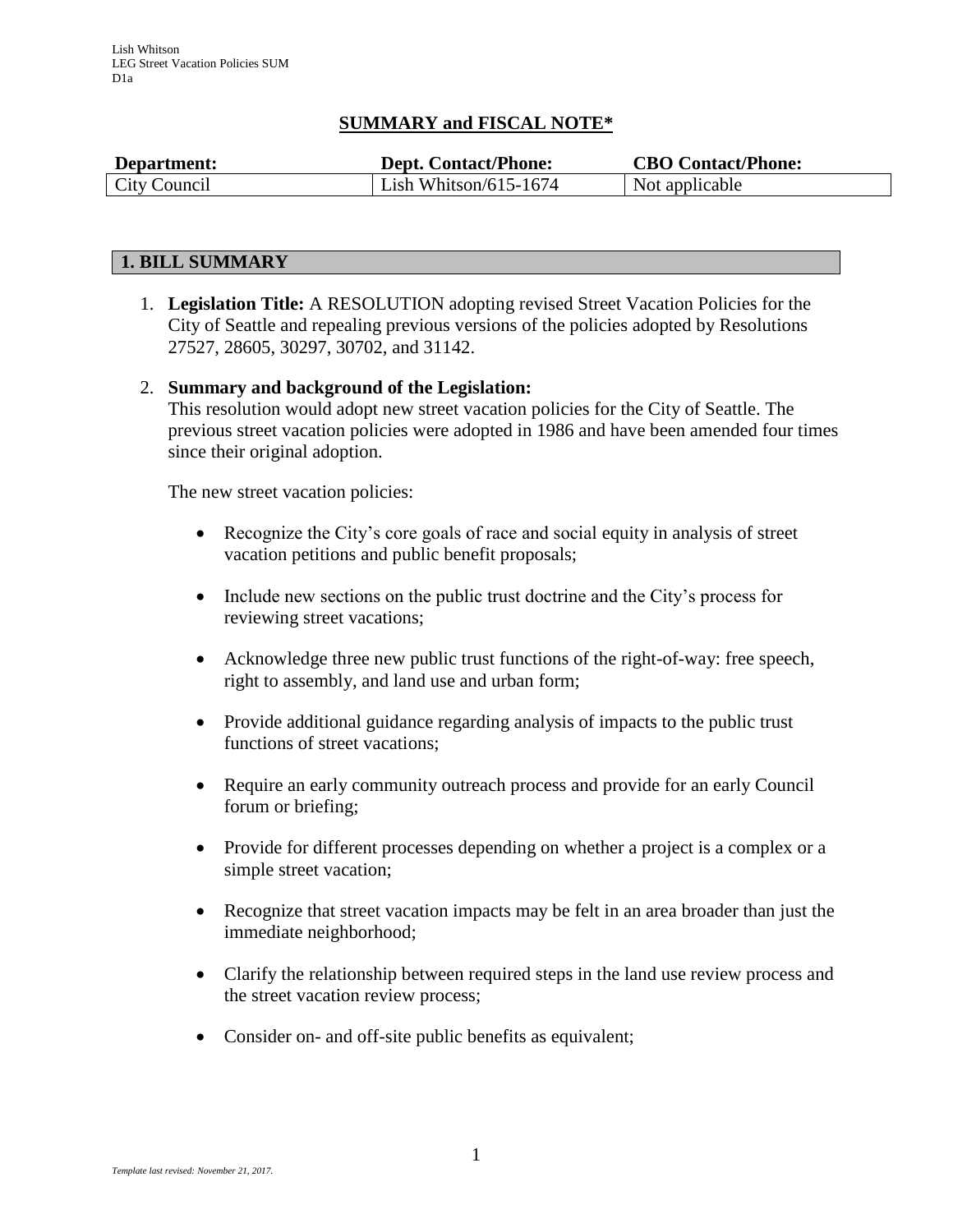- Recognize the option for additional factors in proposed public benefit package reviews, such as the existence of an Equitable Development Agreement between the petitioner and community groups; and
- Allow for the long-term or permanent commitment to carry out a program as a public benefit.

## **2. CAPITAL IMPROVEMENT PROGRAM**

**a. Does this legislation create, fund, or amend a CIP Project? \_\_\_ Yes \_X\_ No** 

## **3. SUMMARY OF FINANCIAL IMPLICATIONS**

- **a. Does this legislation amend the Adopted Budget? \_\_\_ Yes \_X\_ No**
- **b. Does the legislation have other financial impacts to the City of Seattle that are not reflected in the above, including direct or indirect, short-term or long-term costs?** No
- **c. Is there financial cost or other impacts of** *not* **implementing the legislation?** None

### **4. OTHER IMPLICATIONS**

- **a. Does this legislation affect any departments besides the originating department?** Yes, the Street Vacation Policies are used by City Departments, boards, and commissions, particularly the Seattle Department of Transportation and the Seattle Design Commission, in their review of street vacation proposals. The proposed policies will guide work currently done by these departments. Staff from effected departments have been involved in developing the new policies.
- **b. Is a public hearing required for this legislation?** No
- **c. Does this legislation require landlords or sellers of real property to provide information regarding the property to a buyer or tenant?** No
- **d. Is publication of notice with** *The Daily Journal of Commerce* **and/or** *The Seattle Times* **required for this legislation?** No
- **e. Does this legislation affect a piece of property?** No